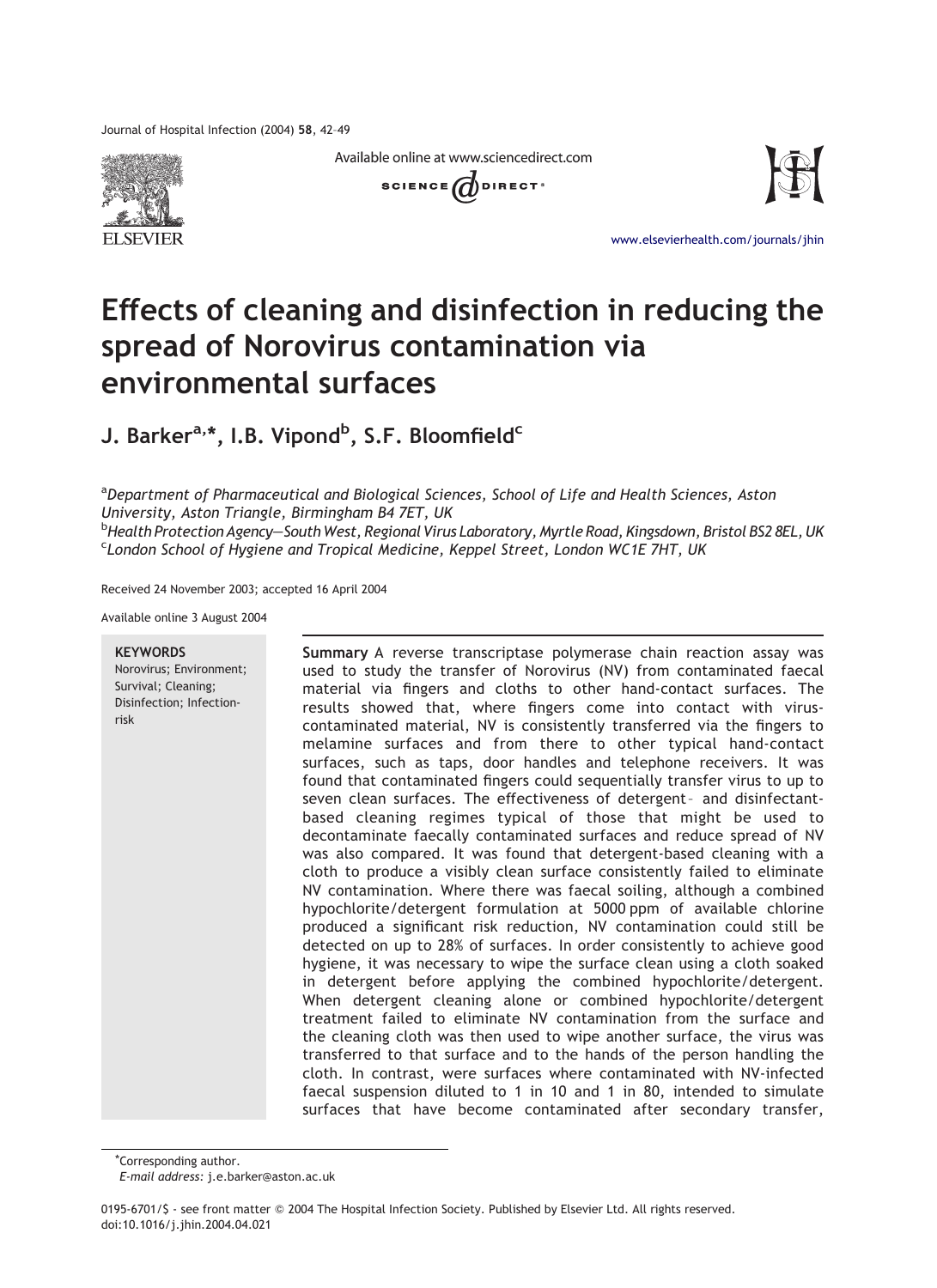treatment with a combined bleach/detergent formulation, without prior cleaning, was sufficient to decontaminate surfaces and prevent transfer. Q 2004 The Hospital Infection Society. Published by Elsevier Ltd. All rights reserved.

## Introduction

Noroviruses (NVs) are a major cause of gastroenteritis, which spreads rapidly in premises such as hospitals, hotels, day-care centres, residential and domestic homes.<sup>1-5</sup> NV hospital outbreaks are common, and frequently result in ward closures because of the need to prevent further spread and to facilitate environmental cleaning. The scale of the problem in the community was highlighted by a recent study of rates of infectious intestinal disease in the UK. Wheeler et al.<sup>[6](#page-6-0)</sup> estimated that for every one case of NV reported to national surveillance, a further 1562 cases occur in the community. Based on the number of reported cases, Evans et  $al.^7$  $al.^7$ estimated the total number of cases in the community to be around 3 million per year.

The likelihood of airborne transmission of NV was demonstrated in an outbreak at a restaurant where no food source was implicated, but an analysis of the attack rate showed an inverse correlation with the distance from a person who had vomited.<sup>[3](#page-6-0)</sup> Microbiological data show that projectile vomiting associated with NV infection may distribute up to  $3 \times 10^7$  virus particles as an aerosol,<sup>[8](#page-6-0)</sup> whilst environmental sampling during outbreaks of vomiting and diarrhoea confirm that widespread dissemination of NV occurs on hand contact and other surfaces.<sup>[2,9](#page-6-0)</sup> From such data and from estimates which suggest that the infective dose for NV may be as low as 10-100 particles, Caul $^8$  $^8$  concluded that, in addition to possible aerosol inhalation, hands and surfaces also play an important part in facilitating transfer of NV infection, either by direct faecal – oral transfer or by transfer to foods that are eaten without further cooking.

The potential for transmission of NV via environmental surfaces is also supported by epidemiological studies, the most compelling evidence coming from recurrent outbreaks of NV infection in successive cohorts of guests in hotels and on cruise ships. $9-12$  From the patterns of infection, it is concluded that whereas aerosols are probably the main route of dissemination within a cohort of guests, contaminated fomites are the most likely factor responsible for sustaining a succession of outbreaks. Other data comes from an investigation of an NV outbreak at a wedding reception, which showed that the likely route of transmission was from a kitchen assistant who had vomited in a sink that was subsequently used for preparing veg-etables eaten by the wedding guests.<sup>[13](#page-7-0)</sup> Analysis of risk exposure during an outbreak of NV gastroenteritis in an elderly care unit showed that areas where patients had vomited were the most significant factor for the spread of NV to staff.<sup>[1](#page-6-0)</sup> Further evidence of environmental transfer comes from a report of two carpet fitters who became ill after removing a carpet from a hospital ward 13 days after the last case in an NV outbreak.<sup>[14](#page-7-0)</sup> The role of contaminated soft furnishings in transmission and the difficulties these pose for decontamination is highlighted by the outbreak that occurred among school children who attended a theatre in which a vomiting incident had occurred on a previous day.<sup>[15](#page-7-0)</sup> Guidelines have been issued for the control of NV outbreaks in hospitals that stress the importance of preventing staff and patient movements to other areas, thorough handwashing and effective environmental decontamination.

Since NV is uncultivable in the laboratory, little is known about the length of time it remains infectious in the environment or the effectiveness of disinfection procedures used to inactivate the virus. The development of a broadly reactive reverse transcriptase polymerase chain reaction (RT-PCR) has facilitated the detection of the virus in both clinical and environmental samples.<sup>17</sup> In this investigation, we have used an RT-PCR assay to study the transfer of NV from contaminated faecal material via fingers and surfaces, and compared the effectiveness of detergent-based cleaning alone with hypochlorite disinfection for eliminating NV from faecally contaminated surfaces.

## Materials and methods

## NV-contaminated faecal sample

A homogenized clinical faecal sample (obtained from Bristol Public Health Laboratory) that was positive for NV genogroup II when assayed by RT-PCR was used throughout. The number of virus particles per gram of sample was not known, but it was found that positive amplicons could be obtained by RT-PCR up to a dilution of 1:2000 of the sample (data not shown). A faecal sample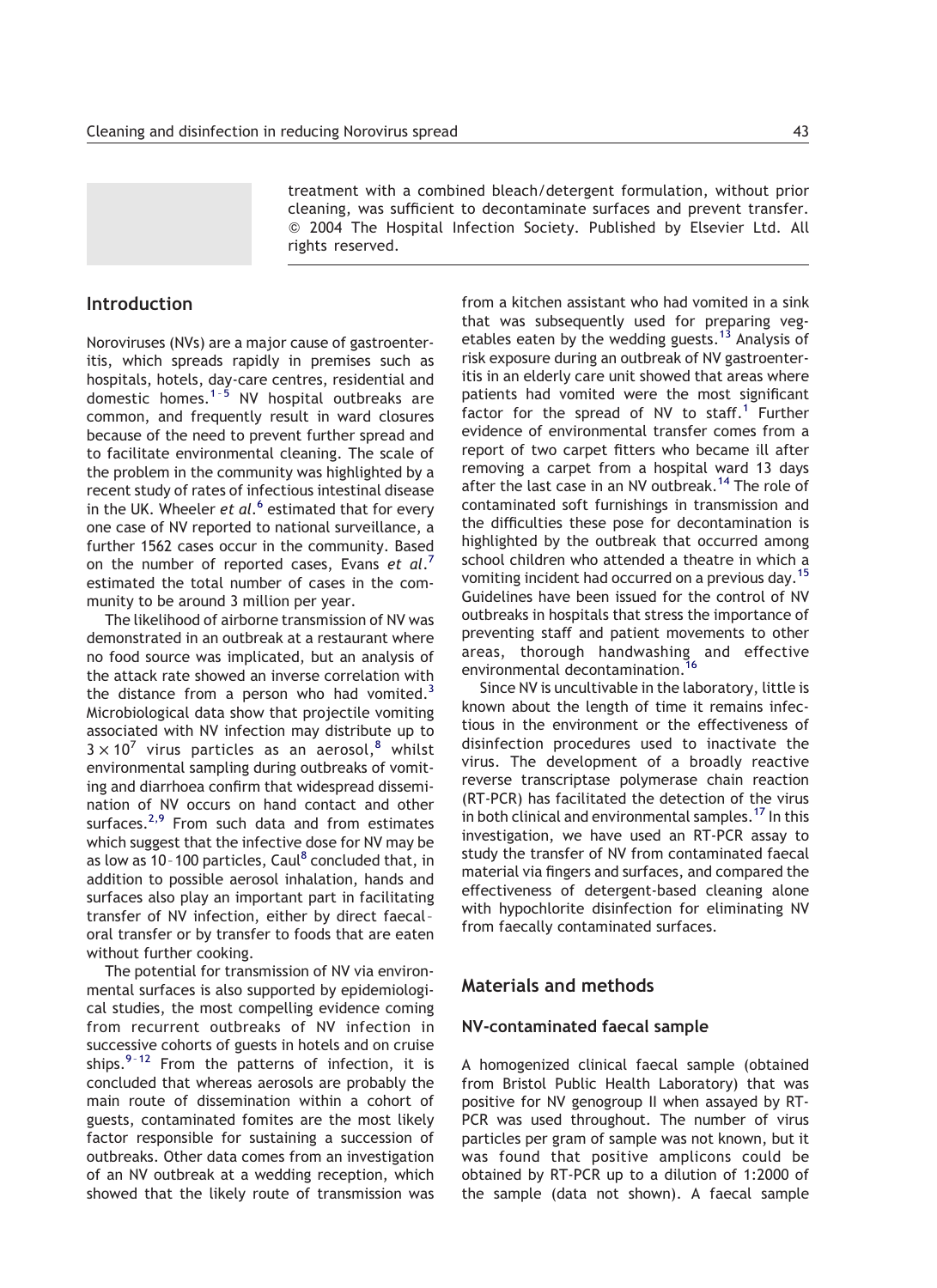negative for NV when assayed by RT-PCR was used as a negative control.

## Transfer of NV via fingers and surfaces

To contaminate fingers,  $150 \mu L$  of the faecal sample, diluted 1:5 in phosphate-buffered saline (PBS, Oxide, UK), was absorbed on to toilet paper in a Petri dish and the fingertips of the experimenter were pressed on to the contaminated tissue for 10 s. The fingers were allowed to dry for 15 s at room temperature before sampling for the presence of NV. Preliminary studies involving 10 replicate tests (data not shown) showed that NV could be consistently recovered from fingertips after contact with faecally contaminated toilet tissue. A further 10 replicate tests showed that if virus-contaminated hands were washed thoroughly with liquid soap and water for 1 min using the recommended 'five-step' handwashing procedure,  $18$  followed by rinsing for 20 s and drying using disposable paper towels, no virus was then detectable.

To study transfer to surfaces, the fingers were contaminated and allowed to dry for 15 s, as described above. The contaminated fingertips were then pressed on to clean melamine surfaces for 10 s. The surfaces were left at room temperature for 15 min before sampling for the presence of NV.

To determine secondary transfer of NV, melamine surfaces were contaminated by contact with fingers as described above. After allowing the contaminated melamine surface to dry at room temperature for 15 min, it was touched by clean dry fingers which were then used to touch a telephone receiver, a tap handle and a door handle. The secondary surfaces were left at room temperature for 15 min before sampling for the presence of NV.

At the end of each experiment, the melamine and other surfaces used in this study were disinfected with a hypochlorite disinfectant/cleaner (HDC) containing 5000 ppm of available chlorine and 4% (w/v) of an anionic surfactant (supplied by Lever Brothers, Port Sunlight, UK) for a contact time of 1 h. The surfaces were then rinsed in running water for 2 min and dried. Preliminary experiments revealed that these procedures were effective in eliminating NV.

## Cleaning and disinfection studies

Six melamine surfaces were contaminated directly with 10  $\mu$ L faecal sample (diluted 1:5, 1:10 or 1:80 in PBS), which was spread over a demarcated area of  $15 \times 15$  mm and allowed to dry at room tem-

perature for 15 min. One surface was used as an untreated control and for the remaining surfaces, a comparison was made of five different cleaning and disinfection protocols:

Test a: cleaning with a cloth soaked in detergent solution for 10 s;

Test b: cleaning with a cloth soaked in detergent solution for 10 s. The cloth was rinsed in detergent solution wrung out and used to rewipe the surface for 10 s;

Test c: HDC was applied to the surface for 1 min. A cloth soaked in detergent solution was then used to wipe the disinfected surface for 10 s;

Test d: as for test c except HDC was applied for 5 min;

Test e: gross faecal matter was removed from the surface by an initial wipe with a cloth soaked in detergent solution for 10 s, and the surface was then disinfected with HDC as in test c.

Immediately after cleaning or cleaning and disinfection, the melamine surfaces were sampled and assayed by RT-PCR. The wiping cloth was then used to wipe a separate clean surface.

The melamine surface and the fingers of the hand that had handled the wiping cloth were sampled and assayed by RT-PCR.

For cleaning, a solution of anionic detergent diluted to 0.04% in tap water was applied to the faecally contaminated melamine surface with a 'J' cloth (15  $\times$  15 mm). It was found that after wiping for 10 s, no visible faecal soiling remained. Disinfection was carried out by applying  $40 \mu L$  of the HDC, containing 5000 ppm available chlorine, to the faecally contaminated surface to ensure that the soiled area was completely covered.

#### Sampling and detection of virus by RT-PCR

Fingers and other surfaces were sampled using a cotton swab moistened in PBS and sodium thiosulphate 0.2% (w/v) to neutralize residual disinfec-tant.<sup>[19,20](#page-7-0)</sup> Preliminary tests had revealed that this level of sodium thiosulphate was capable of neutralizing the residual effects of sodium hypochorite up to concentrations of 5000 ppm (data not shown). The swab was placed in 300  $\mu$ L of diluent and homogenized by vortex mixing for 30 s. Samples prepared in the diluent with and without added sodium thiosulphate showed that it did not interfere with the RT-PCR.

The QIAamp viral RNA mini kit (Qiagen, UK) was used for extraction and purification of viral RNA from the diluted homogenized faecal sample or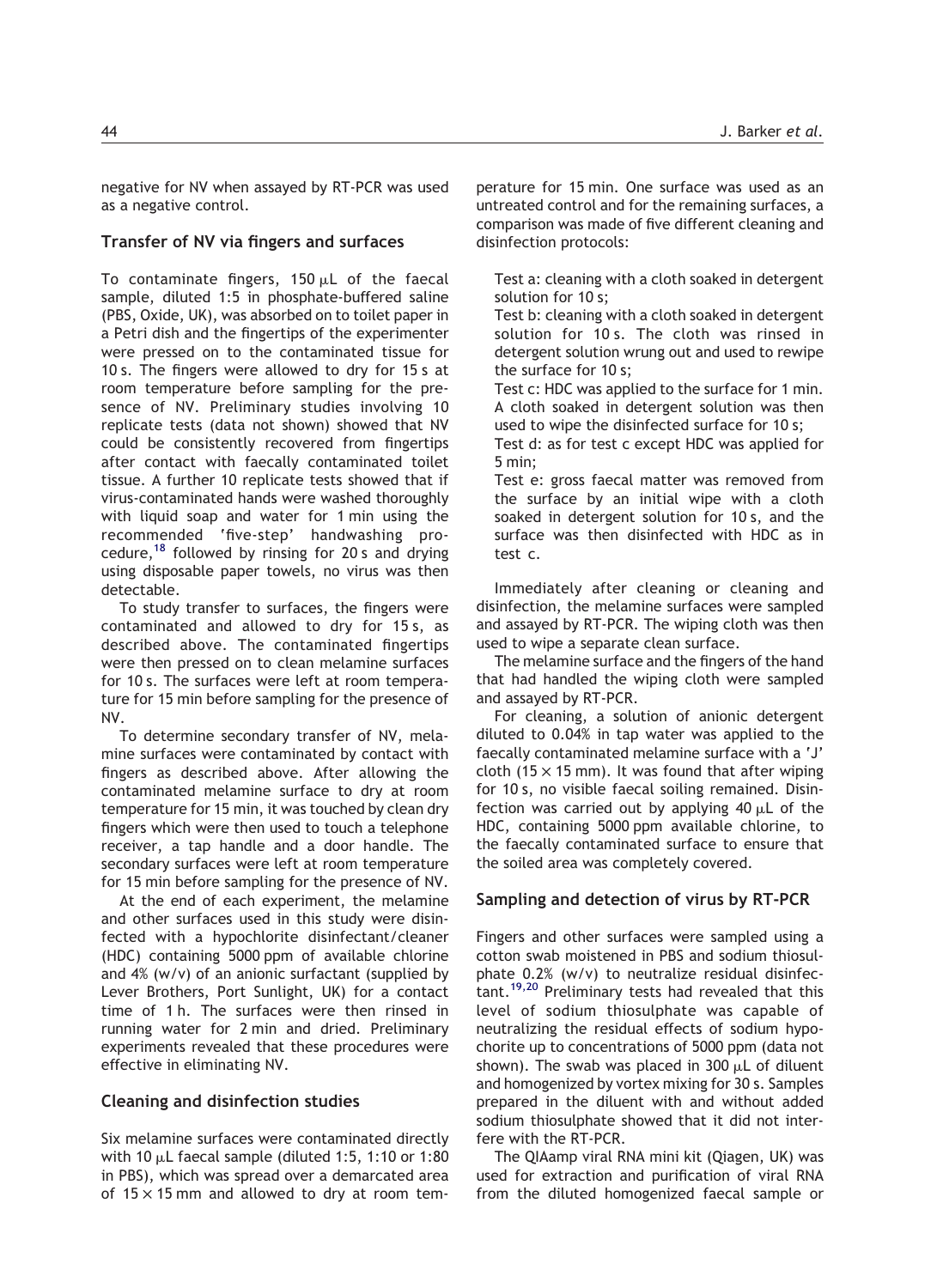swab sample as described by Taku *et al*.<sup>[21](#page-7-0)</sup> The extracted RNA was either used directly for RT-PCR or stored at  $-70$  °C. The cDNA was prepared by reverse transcription (RT) by adding  $36 \mu L$  RNA extract to  $14 \mu L$  of the following mixture. MMLV reverse transcriptase at 200 units/ $\mu$ L (Life Technologies, UK),  $5 \times 1$ st stand buffer (supplied with reverse transcriptase), and 10 mM each of deoxynucleoside triphosphates and random hexamers at 500  $\mu$ g/mL (Pharmacia, UK). RT was carried out at 37  $\degree$ C for 1 h. The cDNA was used immediately or stored at  $-70$  °C.

Inosine-containing primers (50  $\mu$ g/mL) were used for PCR with the following nucleotide sequences: G7 (group 2) 5' GAI GGI CTI CCA TCW GGI TTY CC3' and Y5 (universal) 5' ACI ATY TCR TCA TCI CCR TAR AA3'. RT-PCR was performed by adding  $2 \mu L$  cDNA to 18  $\mu L$  reaction mixture containing: 10 mM Tris –HCl pH 9.0, 50 mM KCl, 0.1% Triton X100, 0.2 mM deoxynucleoside triphosphates, 20 pmol of each primer (G7 and Y5), and 0.5 units of Taq polymerase. Initial denaturation was carried out at 94  $\degree$ C for 2 min 40 s (step 1 cycle 1) followed by denaturation at 94 °C for 20 s, annealing at 50 °C for 20 s and extension at 72  $\degree$ C for 10 s, for 40 cycles of amplification. PCR amplicons were analysed by electrophoresis of 20  $\mu$ l reaction mixture in agarose gels. The presence of a 155 bp PCR product indicated a NV group 2 positive result.

#### Results

## Contamination of fingers and transfer of NV to surfaces

In a series of four replicate experiments, faecally contaminated fingertips were used sequentially to touch a series of eight clean melamine surfaces, without recontaminating the fingers for each new surface touched (Figure 1). For the first four surfaces in the series, all four replicates were positive for NV. For surfaces five and six, three out of four replicates were positive, for surface seven, one out of four was positive, and for surface eight, all four replicates were negative. In a further series of experiments, melamine surfaces were contaminated by contact with faecally contaminated fingers and secondary transfer of NV via hands to other surfaces was determined. By touching the NVcontaminated surfaces with clean fingers, it was found that NV was transferred from the primary surface to four out of 10 door handles, five out of 10 telephone receivers and three out of 10 taps.



Figure 1 Sequential finger transfer of NV to clean melamine surfaces after initial contamination of fingers with faecally contaminated toilet tissue (four replicate tests).

#### Surface decontamination

Cleaning of melamine surfaces contaminated with the homogenized faecal sample with detergent solution did not eliminate NV ([Figure 2](#page-4-0)). This was the case even where the cloth was washed in fresh detergent solution, wrung out and the wiping process was repeated. In all 14 replicate tests, residual NV was detected on the melamine surfaces. It was also found that where the cloth was handled and used to wipe a second clean melamine surface, the virus could be recovered from not only the second surface but also from the fingers in all cases.

In a proportion of replicate tests, cleaning and disinfecting the contaminated surfaces with HDC containing 5000 ppm available chlorine was effective in eliminating NV from the surface and preventing cross-contamination. After 1 min and 5 min contact time with HDC, the number of NVpositive surfaces was reduced to 21% or 28%, respectively. Where the HDC-treated surface tested negative for NV, the virus was also absent from the second surface and the fingers. On the four occasions where disinfection was insufficient to eliminate NV, transfer of NV to the second clean surface was recorded. On three of these occasions, the cloth also spread the virus to the fingers. In contrast, after cleaning the surfaces with detergent solution, followed by HDC treatment at 5000 ppm for 1 min, no NV was detected on the surfaces.

Further tests were carried out to determine the effectiveness of cleaning and disinfection procedures on surfaces contaminated with dilute faecal suspensions. Melamine surfaces were contaminated with NV-contaminated faecal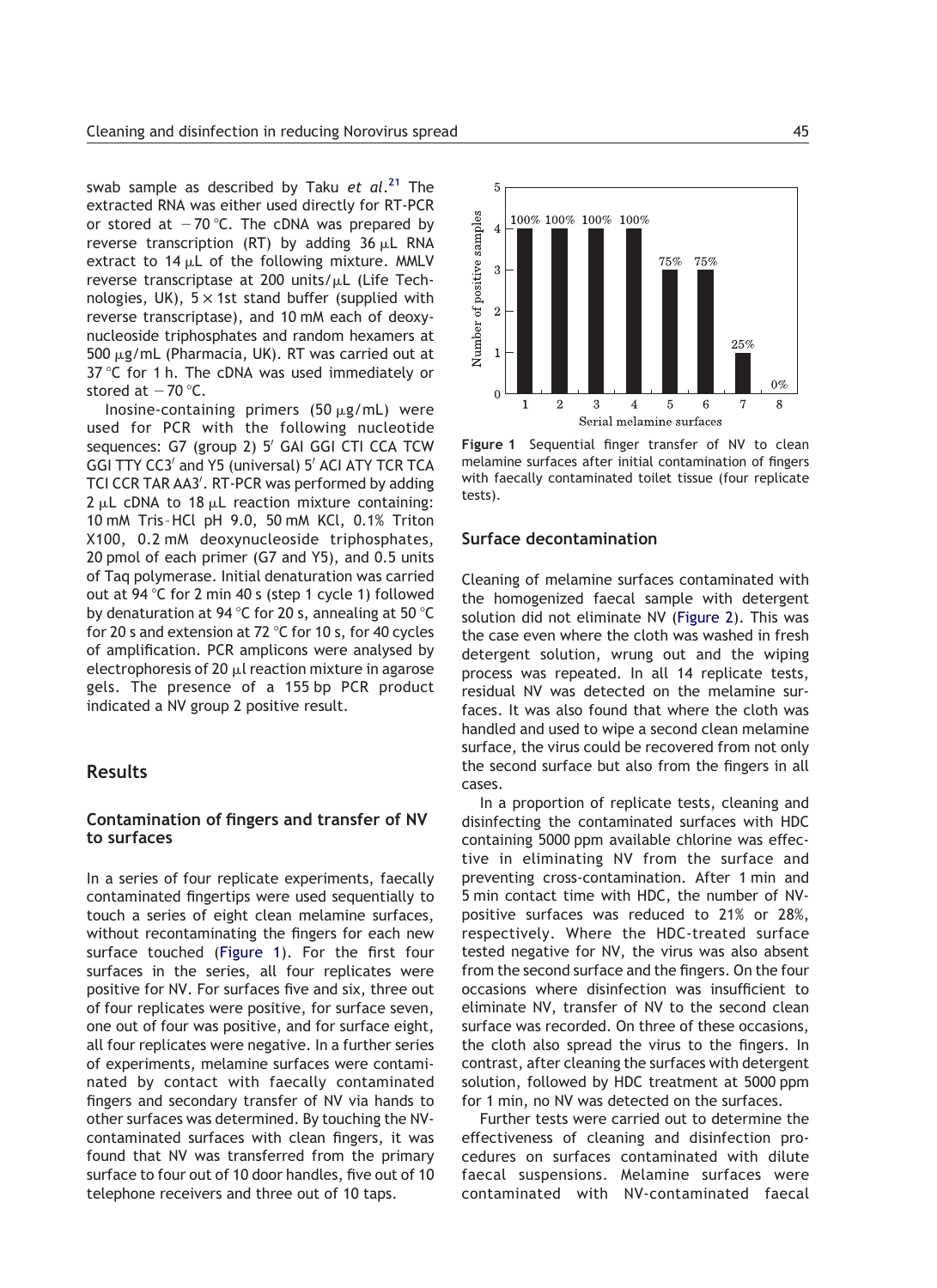<span id="page-4-0"></span>

Figure 2 Comparison of the effectiveness of detergentbased and hypochlorite/detergent-based cleaning procedures in elimination of faecal contamination from surfaces and prevention of transfer to clean surfaces and hands. Surfaces were contaminated with a 1:5 dilution of a faecal suspension infected with NV. (A) Surface cleaned with detergent and water; (B) surface cleaned with detergent and water, cloth rinsed and used to rewipe surface; (C) surface treated with hypochlorite 5000 ppm (1 min); (D) surface treated with hypochlorite 5000 ppm (5 min); (E) surface cleaned with detergent and water and treated with hypochlorite 5000 ppm (1 min; 14 replicate tests).

suspensions diluted to either 1 in 10 or 1 in 80 in PBS. The results (Figure 3) show that detergentbased cleaning, even with a second wipe step, failed to decontaminate surfaces, and in all but one case (transfer to the fingers from the most lightly contaminated surface), the virus was spread to the clean surface and the fingers via the wiping cloth. In contrast, where the surface was treated with HDC containing 5000 ppm available chlorine applied for 1 min, for all except one of the surfaces, which had the heavier soiling, no NV could be recovered and no cross-contamination was detected.

## **Discussion**

This investigation established a model to study transmission of NV from an infectious source via fingers, cloths and contact surfaces. RT-PCR was used to confirm transfer of NV from surface to surface. In the absence of a tissue-culture method



Figure 3 Comparison of the effectiveness of detergentbased and hypochlorite/detergent-based cleaning procedures in elimination of faecal contamination from surfaces and prevention of transfer to clean surfaces and hands. Surfaces were contaminated with a 1:10  $($  $\blacksquare)$ and 1:80  $($  $\Box)$  dilution of a faecal suspension infected with NV. (A) Surface cleaned with detergent and water; (B) surface cleaned with detergent and water, cloth rinsed and used to rewipe surface; (C) surface treated with hypochlorite 5000 ppm (1 min: eight replicate tests).

for NV, the correlation between viral RNA detection and numbers of virus particles and/or their infectivity is impossible to determine. Thus, although it can be argued that the absence of detectable RNA is likely to indicate the absence of infectious viral particles, the opposite does not necessarily apply. Nevertheless, the results of the study indicate that where fingers come into contact with virus-contaminated toilet tissue, NV is consistently transferred via the fingers to a melamine surface and from there to other typical hand-contact surfaces such as taps, door handles and telephone receivers. It was found that contaminated fingers could transfer virus to up to seven clean surfaces touched sequentially. These results are in agreement with those of Rheinbaben et al.<sup>[22](#page-7-0)</sup> who studied virus transmission in a household and found that door handles and hands were efficient vectors for bacteriophage transfer. At least 14 persons could be contaminated one after another by touching a contaminated door handle. Jiang et al.<sup>[23](#page-7-0)</sup> similarly showed that where a marker DNA virus was introduced into childcare facilities through treated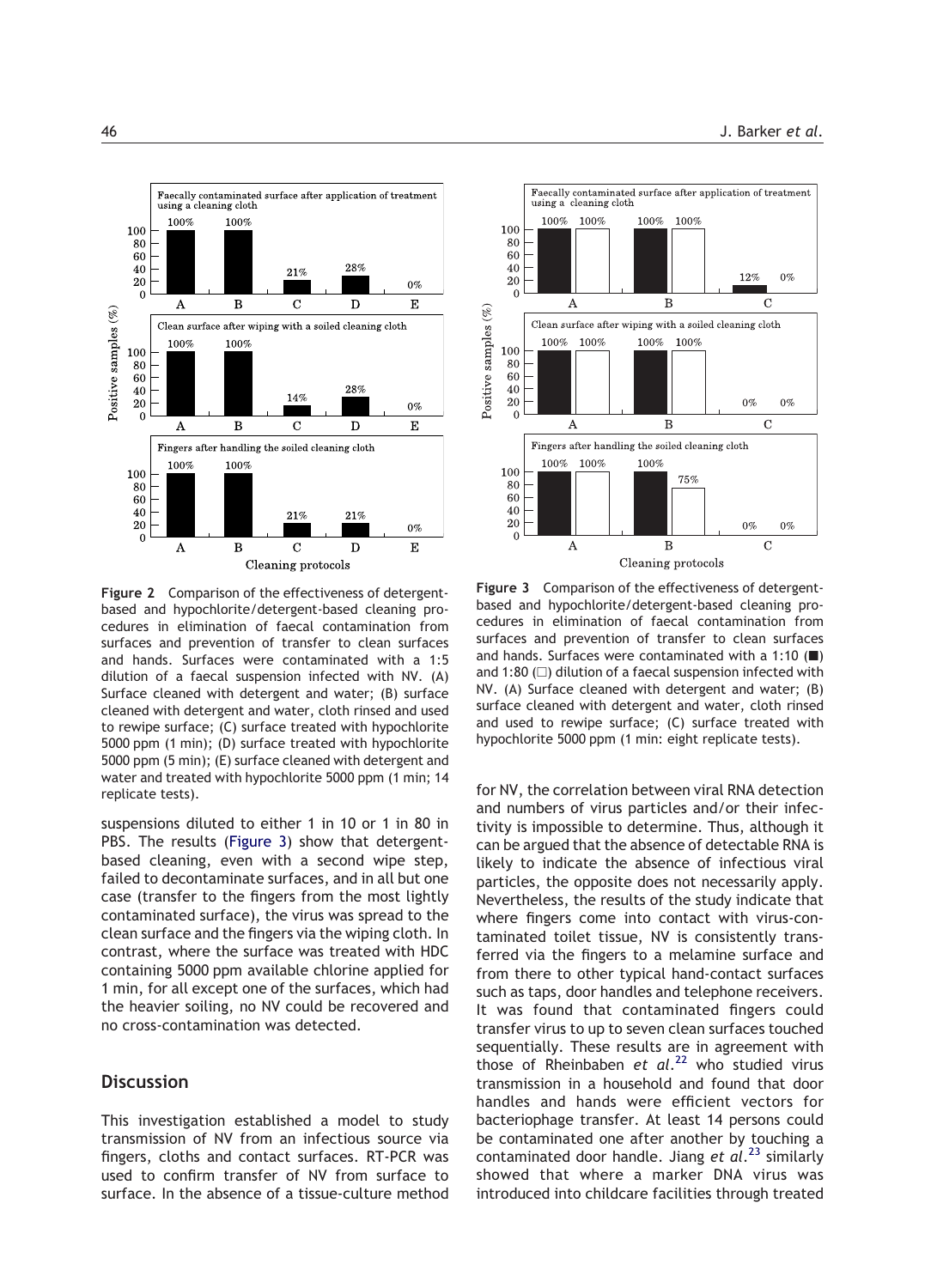toy balls, the marker was widely disseminated to environmental surfaces. In a study of homes where there was an infant recently vaccinated for polio (during which time shedding occurs in faeces), Curtis et  $al.^{24}$  $al.^{24}$  $al.^{24}$  showed the presence of the virus on up to 13% of bathroom, living room and kitchen sites. Most frequently contaminated were hand – contact sites such as bathroom taps, door handles, toilet flushes, liquid soap dispensers, nappy changing equipment and potties.

In this study, we compared the effectiveness of detergent- and disinfectant-based cleaning regimes typical of those that could feasibly be used to decontaminate the environment and reduce spread of NV from an infected source to a healthy recipient. Epidemiological evidence suggests that environmental spread from an infected person occurs by settling of aerosol particles on to contact surfaces, which are then touched by the hands, or by splashing or aerosol generation during toilet flushing, which spreads the virus to contact surfaces such as the toilet seat or flush handle. $3.9 - 12$  In applying a hygiene procedure, the aim is to prevent transmission of the virus from these surfaces via hands, cloths and other surfaces where they may be picked up by the clean hands of an uninfected person and cause infection, either by direct transfer from hand to mouth, or transfer by handling of ready to eat foods. As the infectious dose for NV can be very small, procedures were assessed on the basis of their ability to eliminate all detectable traces of the virus from the surface.

For the cleaning and disinfection experiments, surfaces contaminated with three levels of the NV infected faecal sample were used. The highest level (1 in 5 dilution of the faecal sample) was chosen to simulate surfaces that were directly soiled with infected faecal material, whereas the lower levels (1 in 10 and 1 in 80 dilutions) were intended to simulate surfaces that have become contaminated after secondary transfer via hands or cleaning cloths. In all cases, it was found that detergentbased cleaning with a cloth to produce a visibly clean surface was insufficient to eliminate NV contamination. These results are in agreement with the findings of Barker et al.<sup>[20](#page-7-0)</sup> and Cogen et al.<sup>[25,26](#page-7-0)</sup> These workers showed that for elimination of bacteria from surfaces contaminated during handling of raw poultry using detergentbased cleaning, thorough rinsing of the surface in clean water is a crucial step (although for Salmonella spp., even cleaning with rinsing was insufficient).

In this investigation, we were able to show that handwashing with rinsing was satisfactory for elimination of NV from hands, but we reasoned that for environmental surfaces likely to be involved in transmission of NV (door, tap and toilet flush handles, toilet seats, etc.), rinsing was not an option. With this in mind, we investigated whether rinsing the cloth after the initial wipe, and then rewiping the surface, could suffice as a 'rinsing step' but this was not the case. NV contamination remained on the surfaces. Our studies also showed that where the wiping cloth was used to wipe another surface, NV could be recovered from both the secondary surface and the hands of the person handling the cloth. This occurred regardless of whether the surface was wiped once or twice. Thus it is clear that detergent-based cleaning without adequate disinfection carries the risk of increasing rather than reducing the risk of infection transmission.

The results of our investigation support the current NV control guidelines, namely that in situations where there is significant risk of NV transmission, use of a disinfectant is rec-ommended.<sup>[16](#page-7-0)</sup> However, the effectiveness of the disinfection procedure depends on a number of factors. It was found that where there was faecal soiling, although hypochlorite bleach at 5000 ppm produced a significant risk reduction, NV contamination could still be detected on up to 28% of surfaces. Increasing the contact time from 1 to 5 min appeared to have little effect. In order consistently to achieve a hygienic state, it was necessary to wipe the surface clean using a cloth soaked in detergent before applying disinfectant. This observation supports the recommendations made in the NV control guidelines which specify removal of any solid matter directly into a clinical waste bag, followed by cleaning with detergent and hot water using a disposable cloth and then disinfection with hypochlorite.<sup>[16](#page-7-0)</sup> In contrast, it was found that were surfaces were contaminated with NV-infected faecal suspension diluted to 1 in 10 and 1 in 80, treatment with a combined bleach/ detergent formulation at 5000 ppm available chlorine, without prior cleaning, was sufficient to decontaminate surfaces. This suggests that for secondary contact surfaces that have become contaminated by transfer via hands and cloths, and where organic soiling is minimal, disinfection with bleach is satisfactory.

As tissue-culture methods are not available for NV, there is no direct evidence to support the use of a particular disinfectant for environmental decontamination. However, NV is a non-enveloped virus and is therefore unlikely to be inactivated by lipophilic compounds such as alcohols or quaternary ammonium compounds at levels used for disinfection of environmental surfaces.[27](#page-7-0) A feline calicivirus has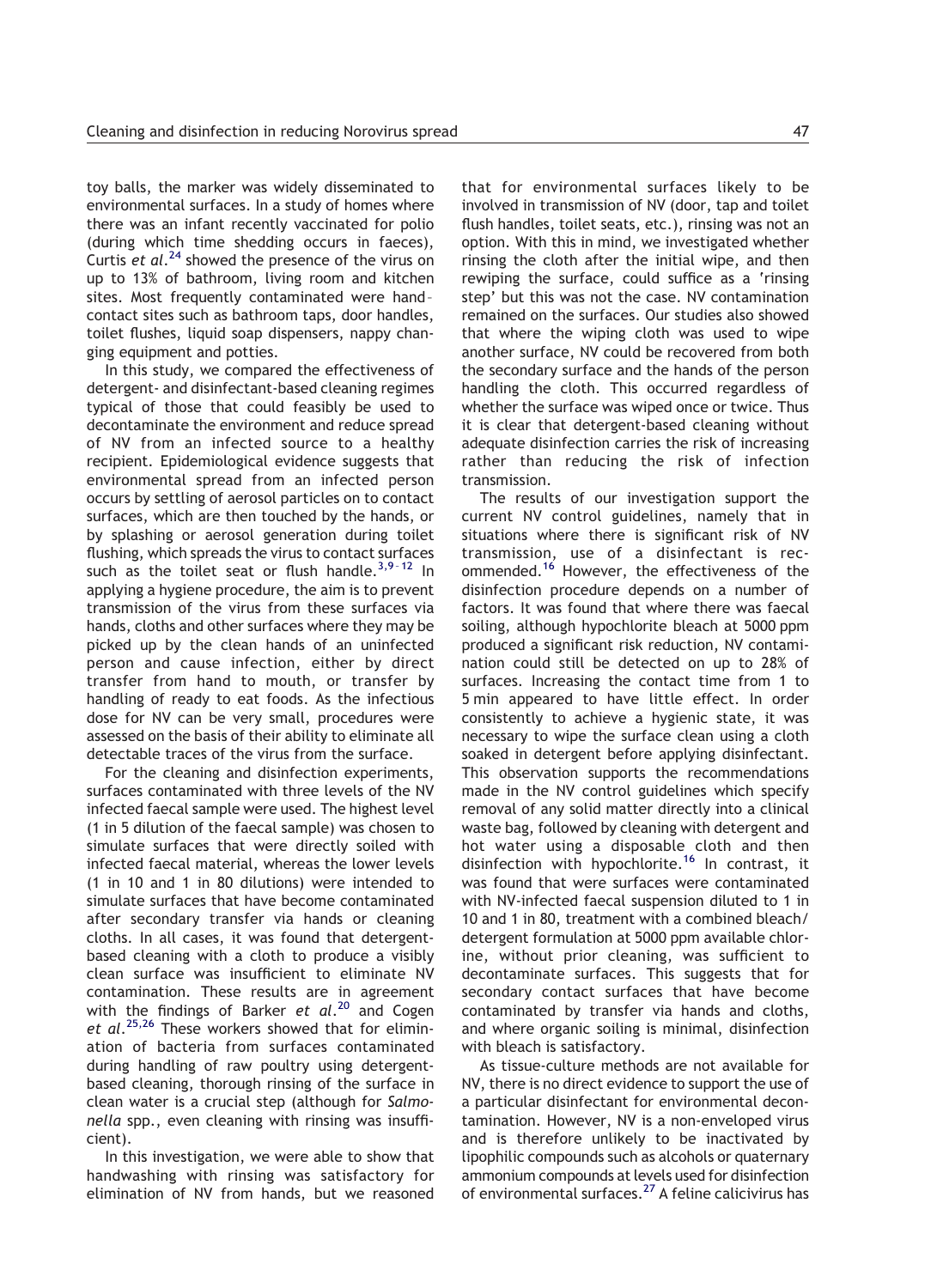<span id="page-6-0"></span>been used as a surrogate for NV and found, in tissue culture-based studies, to be inactivated by hypochlorite solution at 5000 ppm. $28$  For the present study, we used hypochlorite at 5000 ppm, which is the concentration used in many household surface cleaners.[25,26](#page-7-0) The RT-PCR assay has obvious limitations as it does not give any indication as to the viability and infectivity of the residual viral RNA. It is possible that a disinfection-damaged viron could release the viral RNA genome, producing a positive RT-PCR result. As RNA released from the viron is known to be degraded rapidly by RNases found widely in the environment, we speculate that the presence of detectable RNA indicates the presence of intact virus particles. However, damage caused to the viral protein capsid by hypochlorite is likely to render the virus non-infectious before degradation of the viral genome. Thus, RT-PCR is probably a conservative measure of virus survival and it is possible that if a tissue-culture method becomes available for NV, lower concentrations of bleach may be sufficient to inactivate the virus.

This study highlights the fact that detergentbased cleaning without adequate disinfection carries the risk of increasing rather than reducing the risk of infection transmission. Our results confirm that key elements in the control of NV are a combination of decontamination of the environment (particularly contact surfaces) and implementation of a thorough handwashing technique. Handwashing alone is unlikely to be effective if recontamination occurs via environmental fomites. This study has shown that fingers can both deposit and acquire NV when they come into contact with environmental surfaces. A similar study with rotavirus highlighted the vehicular role for hands in the spread of rotavirus infection.<sup>[29](#page-7-0)</sup> It was argued that the roles of fomites and hands in rotavirus transmission are complementary and may be synergistic. Handwashing for 20 s is generally recommended for decontaminating hands to reduce cross-infection risks in hospitals and after visiting the toilet.<sup>[30](#page-7-0)</sup> Using a thorough 1 min handwashing technique, we were able to remove NV from faecally contaminated hands to levels that gave negative RT-PCR assays. Due to limitations of the RT-PCR technology—in particular sampling volume—we cannot exclude the possibility that very low and yet infectious levels of virus remain on the fingers after thorough handwashing. For cleaning soiled surfaces after gastroenteritis incidents, the use of disposable latex gloves should be recommended. During outbreaks of viral gastroenteritis, effective decontamination of hand and environmental surfaces in hospitals, community facilities and domestic homes is clearly essential if the burden of

cross-infection is to be reduced. Raising awareness about the potential risks through information, training and implementation of effective control measures is a continuing challenge for all health and community workers. A clear message is required that emphasizes the need for appropriate hygiene measures after attacks of diarrhoea and vomiting. For surfaces where there is significant soiling with infected faecal or other material, this must include removal and disposal of soil before disinfecting with an appropriate compound. For other 'secondary' contact surfaces such as door and tap handles, use of a cleaner/disinfectant is considered satisfactory.

## Acknowledgements

The authors thank Dr Martin Jones and Debbie Stevens for helpful discussions and Unilever Research for funding this study.

#### References

- 1. Chadwick PR, McCann R. Transmission of a small round structured virus by vomiting during a hospital outbreak of gastroenteritis. J Hosp Infect 1994;26:251—259.
- 2. Green J, Wright PA, Gallimore CI, Mitchell O, Morgan-Capner P, Brown DWG. The role of environmental contamination with small round structured viruses in a hospital outbreak investigated by reverse-transcriptase polymerase chain reaction assay. J Hosp Infect 1998;39:39—45.
- 3. Marks PJ, Vipond IB, Carlisle D, Deakin D, Fey RE, Caul EO. Evidence for airborne transmission of Norwalk-like virus (NLV) in a hotel restaurant. Epidemiol Infect 2000;124: 481—487.
- 4. Vipond IB. The role of viruses in gastrointestinal disease in the home. J Infect 2001;43:38—41.
- 5. Barker J. The role of viruses in gastrointestinal disease in the home. J Infect 2001;43:42—44.
- 6. Wheeler JG, Sethi D, Cowden JM, et al. Study of infectious intestinal disease in England: rates in the community, presenting to general practice and reported to national surveillance. BMJ 1999;318:1046—1055.
- 7. Evans HS, Madden P, Douglas C, et al. General outbreaks of infectious intestinal disease in England and Wales: 1995 and 1996. Commun Dis Public Health 1998;1:165—171.
- 8. Caul EO. Small round structured viruses—airborne transmission and hospital control. Lancet 1994;343:1240—1242.
- 9. Chessbrough JS, Green J, Gallimore CI, Wright PA, Brown DWG. Widespread environmental contamination with Norwalk like viruses (NV) detected in a prolonged hotel outbreak of gastroenteritis. Epidemiol Infect 2000;125:93—98.
- 10. Ho MS, Glass RI, Monroe SS, et al. Viral gastroenteritis aboard a cruise ship. Lancet 1989;2:961—965.
- 11. Gellert GA, Waterman SH, Ewert D. An outbreak of gastroenteritis caused by small round structured virus in a geriatric convalescent facility. Infect Control Hosp Epidemiol 1994; 11:459—464.
- 12. McEvoy M, Blake W, Brown D, Green J, Cartwright R. An